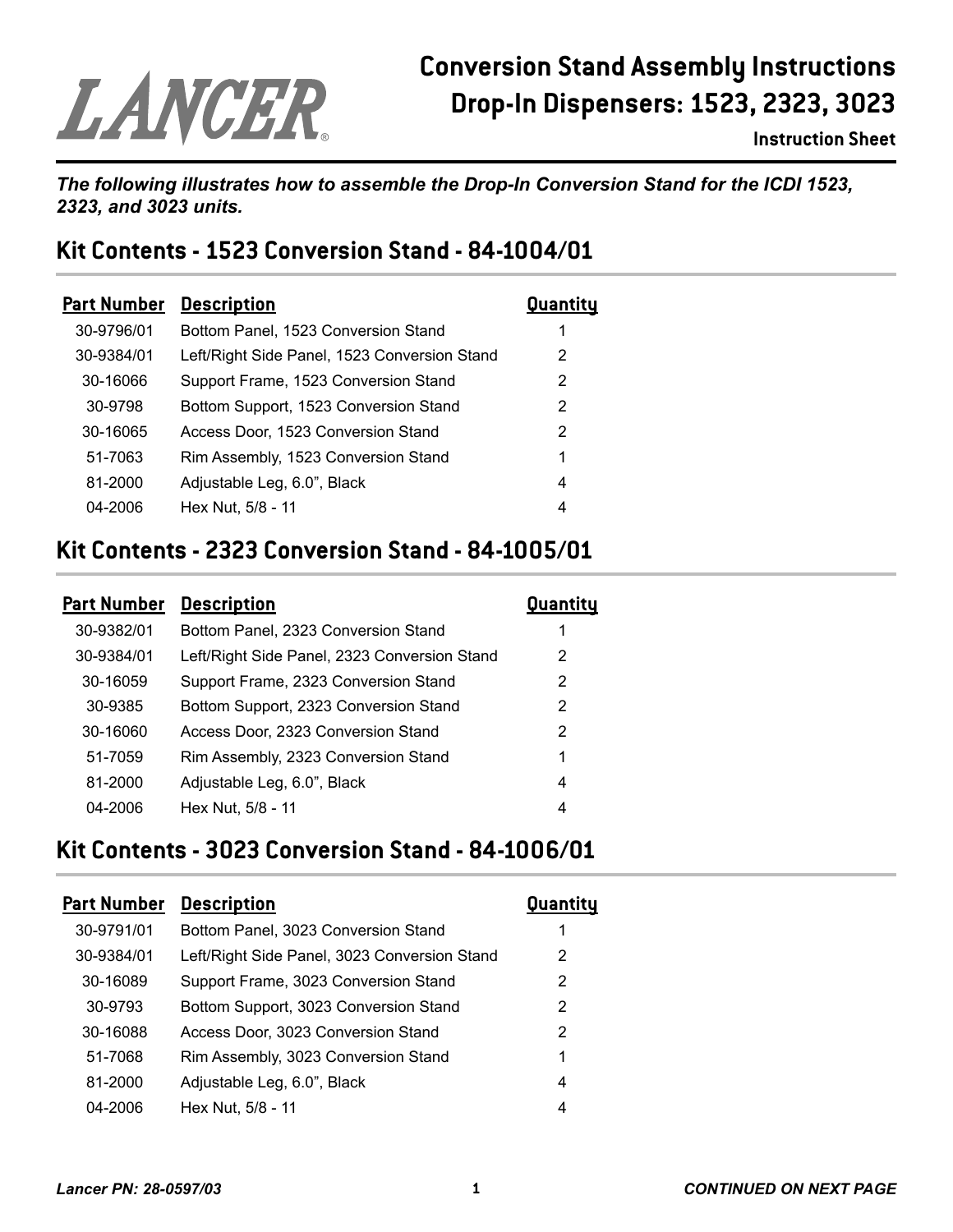### **Assembly Instructions**

- 1. Slide the Bottom Panel into one of the large Left/Right Side Panels, with the nuts facing up and the access slots in the Bottom Panel perpendicular to the Side Panel.
- 2. Slide the second Side Panel in place on onto the Base Plate.



3. Install the Bottom Supports and four Legs using the nut connectors (Lancer PN: 04-2006) provided. Tighten legs securely.



**The the Support Channels run parallel to the access slots in the Base Plates.**



4. Install the Support Frames by engaging the tabs into the slots in the Side Panels.



*A. Support Frame*

- 5. Install the Rim Assembly on top of the conversion stand, making sure it is fully seated onto the Side Panels.
- 6. Install the Access Panels by first engaging the flange on the top of the panel behind the Support Frame. Then lift up to slide the side latches into place.



*Lancer PN: 28-0597/03* **2** *CONTINUED ON NEXT PAGE*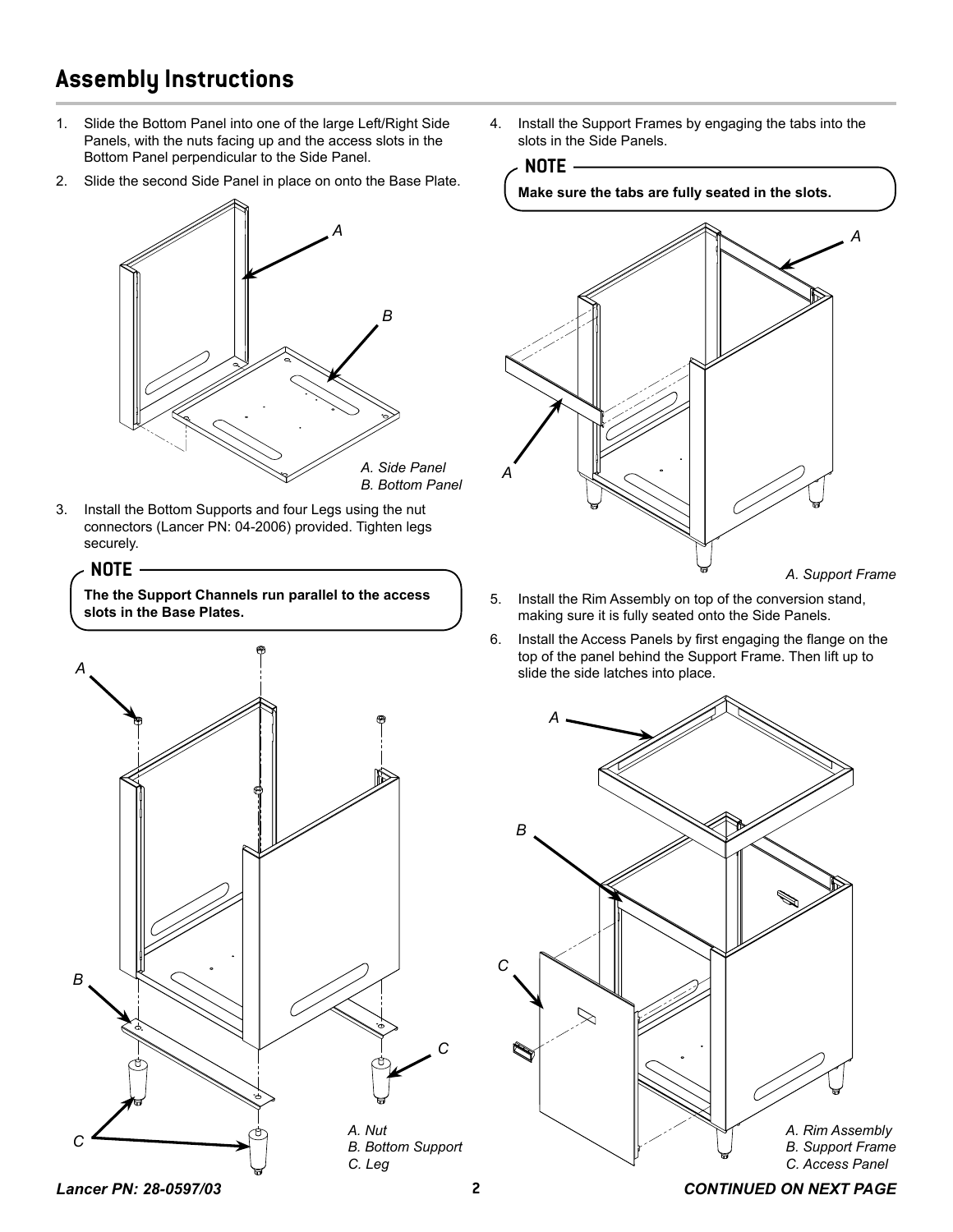#### **NOTE**

**If the access slots in the Side Panels are to be used, remove the decal covering the slot. Transfer the protective edge guard from the bottom access slots to the side access slots to prevent damaging the tubing.** 



*A. Decal Covering Access Slots B. Access Door Handle*